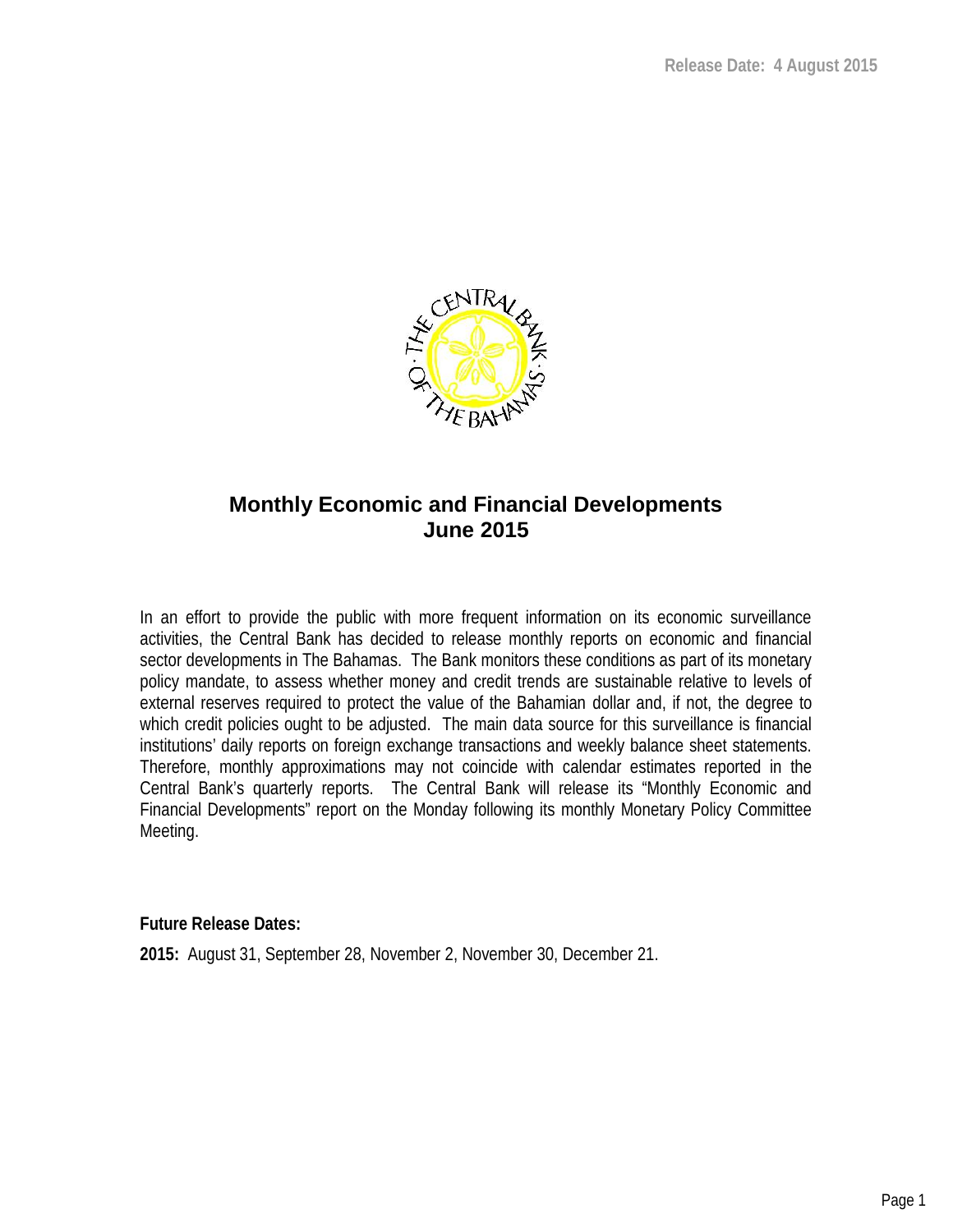## **Monthly Economic and Financial Developments June 2015**

### *1. Domestic Economic Developments*

Indications are that stable gains in tourism sector output and foreign investment-led construction activity sustained a mild economic growth momentum over the month of June. In price developments, domestic fuel costs registered some firming over the month, although they remained below their prior year's levels, amid the general decline in global oil prices. Monetary sector outcomes featured gains in both bank liquidity and external reserves, associated with net foreign currency inflows from real sector activities.

Initial data from the Ministry of Tourism suggests that the key stopover segment continued to support the overall growth in tourism sector output over the first five months of 2015. Building on last year's 3.2% expansion, air arrival gains strengthened to 5.8%, for 0.6 million visitors. In contrast, the larger cruise visitor component contracted by 1.9% to 2.2 million, reversing an increase of a similar magnitude in the prior year. Consequently, there was a marginal 0.2% decline in total visitor arrivals, to 2.8 million, vis-à-vis 2014's 2.2% gain.

A disaggregation of tourist arrivals by ports of entry showed the numbers for New Providence declining by 8.9% to 1.5 million, in contrast to a 1.7% advance in the same period of 2014, as a 13.2% fall in the sea segment overshadowed the 2.8% improvement in air arrivals. Visitors to Grand Bahama recovered by 40.4% to 0.4 million, from the prior year's 15.3% contraction, benefitting from the opening of a new mid sized resort and the launch of new routes, which secured a 22.4% boost in air traffic, and sea passengers were higher by 44.7%. Visitors to the Family Islands increased by 1.9% to 0.9 million, behind a 10.8% expansion in 2014, owing to growth in both air (10.0%) and sea (0.9%) arrivals.

Supported by the upturn in the high value-added stopover segment of the market—particularly over the January to March period—total hotel revenues firmed by 4.0% during the first half of 2015. The outturn reflected improvements in the average daily room rate (ADR), by 7.0% (\$17.80) to \$271.05, and the average occupancy rate, by 4.7 percentage points to 74.7%.

Reflecting the pass-through effects of lower global oil prices, the Bahamas Electricity Corporation's fuel charge fell by 7.5%, month-on-month, to 16.95 cents per kilowatt hour (kWh) at end-June, and by 29.9% relative to the same period in 2014. Similarly, the average prices of both diesel and gasoline decreased by 19.0% and 13.5%, year-on-year, to \$4.10 and \$4.73 per gallon, although on a monthly basis, both fuel types firmed, by 7.9% and 5.8%, respectively.

#### *2. International Developments*

In June, global economic conditions remained relatively subdued and uneven, with events dominated by the uncertainty surrounding the unfolding Greek debt crisis and its long-term implications for the viability of the euro zone. Mildly improving activity in the United States and Europe contrasted with a softening trend in China, and most countries continued to pursue growth accommodating monetary policy stances.

Economic outcomes in the United States were largely mixed, although gains in consumer spending and exports strengthened output growth to 2.3% in the second quarter, from 0.6% in the prior three-month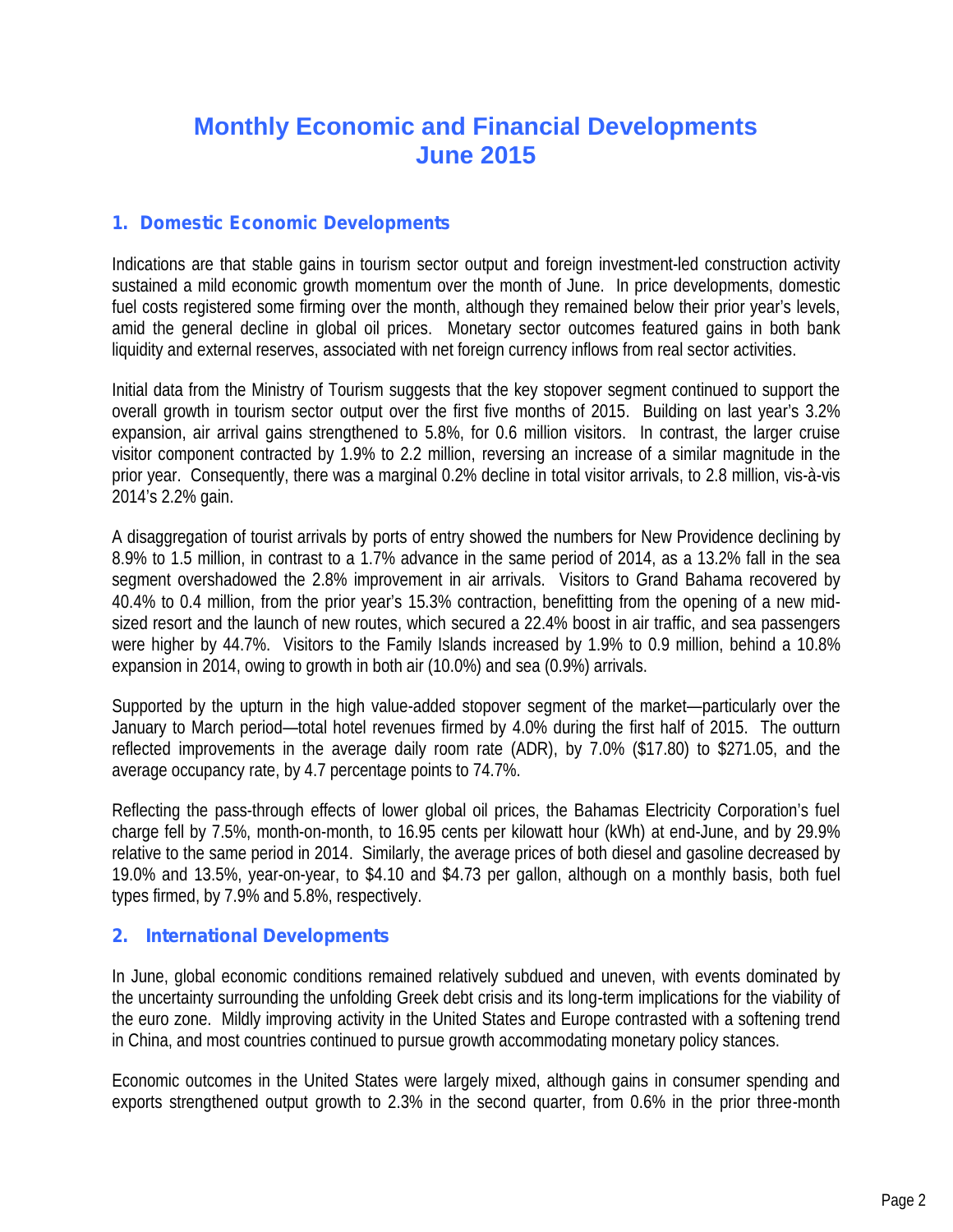period. Industrial production grew by 0.3% in June, a reversal from a 0.2% falloff in May; however, retail sales declined by 0.3%, month-on-month, vis-à-vis an earlier 1.2% expansion. In housing developments, starts and building permits firmed by 9.8% and 7.4%, respectively; while completions fell by 6.7%. The 223,000 gain in non-farm payrolls, mainly in the professional & business services, health care and retail trade sectors, shaved 20 basis points from the jobless rate, bringing it to a seven year low of 5.3%. Amid the decline in energy prices, inflation softened by 10 basis points, on a monthly basis, to 0.3% in May. Reflecting the negative impact of the strong dollar on exports, the trade deficit widened by \$1.2 billion to \$41.9 billion. While Federal Reserve officials continue to signal that economic conditions are likely to warrant an initial hike in short-term interest rates this year, the bank rate was kept within the 0.00%-0.25% range.

Economic indicators in Europe were relatively flat in June, with concerns over the spill over effects of the Greek crisis on other European economies impacting consumer confidence. In the United Kingdom, the Confidence Board's Index of Leading Economic Indicators decreased by 0.4% in May, following a similar gain in the prior month. Labour market conditions remained challenging, as the number of employed persons declined by 67,000, leading to a 10 basis point rise in the unemployment rate to 5.6% for the three months to May. However, consumer prices were muted, owing to lower clothing and food costs. The country's monthly trade deficit narrowed by £1.4 billion to £0.4 billion in May—the smallest deficit since June 2013—primarily explained by a reduction in imports of all key commodity groups, while exports held steady. In the euro area, economic conditions remained fragile, as Greece defaulted on a debt payment to the International Monetary Fund. Other indicators showed signs of weakness, including the Confidence Board's Index of Leading Economic Indicators, which fell by 0.3% in May, following a 0.5% contraction in the prior month. Growth in retail trade slowed to a mere 0.2% from 0.7% in April, and industrial production declined by 0.4%, a turnaround from a slight 0.1% uptick in the preceding month. In external sector developments, the monthly trade surplus declined by €6.1 billion at €18.8 billion, due to a falloff in net exports. The monthly average annual rise in consumer prices stabilized at 0.2% in June, with the decline in fuel costs offsetting gains in other sectors. In this environment, both the Bank of England and the European Central Bank retained their policy rates at historic lows, to stimulate economic growth.

Despite the challenges caused by the sharp decline in China's stock market over the review period, most of the country's economic indicators remained relatively positive. Specifically, the Purchasing Managers Index (PMI)—a measure of private sector business conditions—steadied at 50.2 in June, while industrial production and retail sales recorded slightly firmer respective annualized rates, of 6.8% and 10.6%. Average consumer prices were flat in June, following a 0.2% decline in the prior month. In Japan, the Conference Board's Index of Leading Economic Indicators narrowed by 0.1% in May, attributed mainly to decreases in industrial production, and wages & salaries. Reflecting a reduction in the growth of housing and clothing & footwear costs, the month-on-month firming in consumer prices slowed by 10 basis points to 0.3% in May, while the jobless rate held steady at 3.3%, as the number of unemployed persons fell by 20,000. On the policy front, to stem the losses caused by the rapid fall in share prices, the People's Bank of China extended short-term credit to a major securities trader to fund stock purchases; while the Bank of Japan held its asset purchase programme at ¥80 trillion.

Crude oil prices fell by 1.1% to \$61.18 per barrel in June, as OPEC increased oil production by 283,000 barrels per day to 31.4 million barrels per day (mb/d). In the precious metals market, both silver and gold prices declined by 6.1% and 1.5% to \$15.74 and \$1,172.4 per troy ounce, respectively.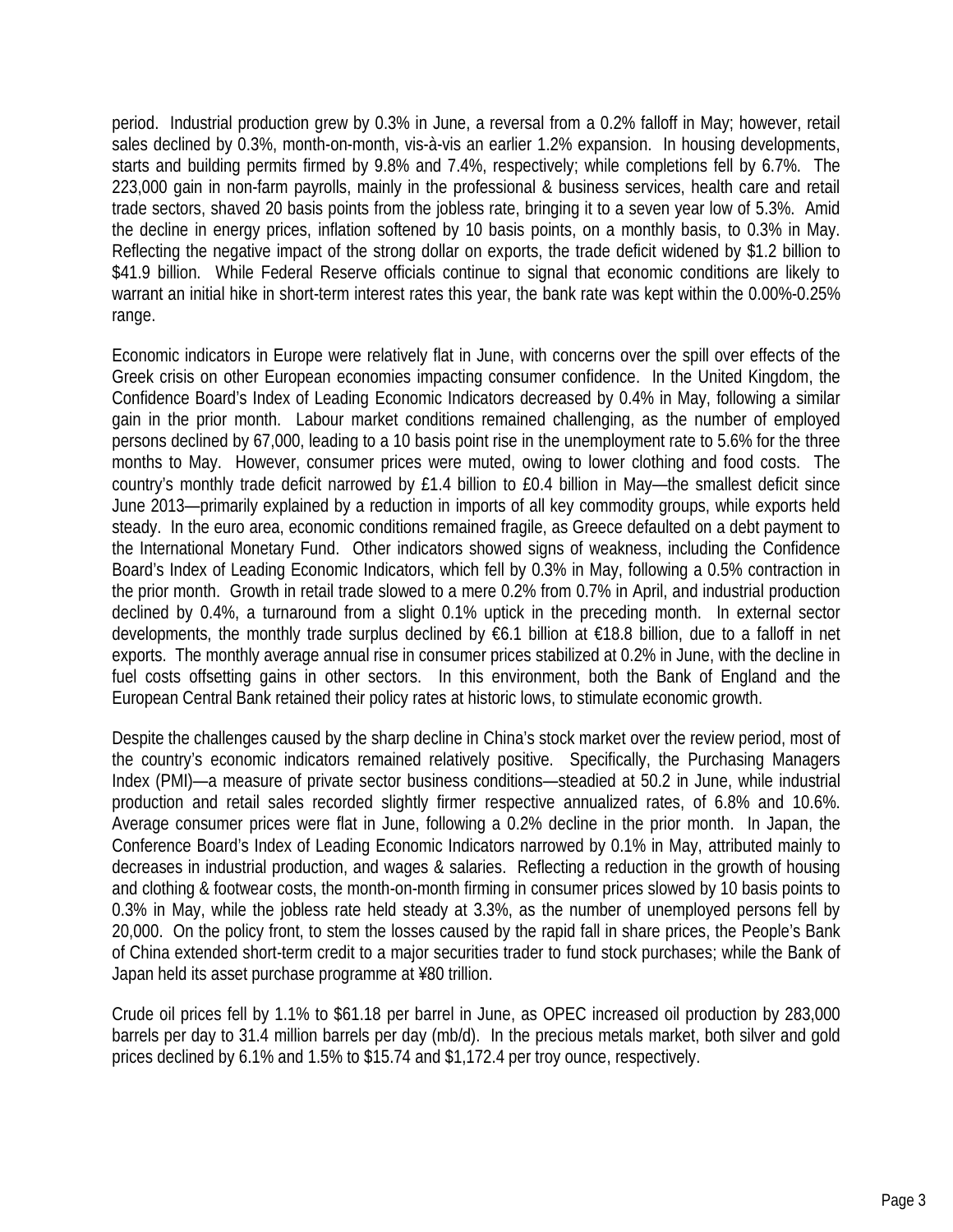Reflecting heightened uncertainty over the stability of the euro zone, in light of the Greek debt crisis, all the major stock indices recorded decreases during the month of June. In the United States, the Dow Jones Industrial Average (DIJA) and the S&P 500 indices fell by 2.2% and 2.1%, respectively. Similarly, European bourses moved lower, with the main declines being recorded for the United Kingdom's FTSE 100 (6.6%), France's CAC 40 (4.4%) and Germany's DAX (4.1%). In Asia, China's SE Composite contracted by 7.3%, as investors' concerns over the strength of the economy intensified, and Japan's Nikkei 225 lost 1.6%.

In foreign currency markets, the United States dollar depreciated against most of the major currencies during June. Specifically, the dollar weakened versus the British pound, the euro and the Japanese Yen, by 2.7%, 1.4% and 1.3%, to £0.6364, €0.8971 and ¥122.50, respectively, and fell by a muted 0.5% vis-à vis the Swiss Franc to CHF0.9355. In contrast, the dollar appreciated slightly relative to the Canadian dollar, by 0.3% to CAD\$1.2494, and stabilised versus the Chinese Yuan, at CNY6.2081.

#### *3. Domestic Monetary Trends June 2015 vs. 2014*

Growth in bank liquidity continued to be supported by net foreign currency inflows, and a pervasive muted level of private sector credit demand. As a result, excess liquid assets expanded by \$38.6 million to \$1,318.7 million, a turnaround from a slight \$1.7 million decline in 2014, while the gains in the narrow cash measure were, again, marginal, at \$2.2 million to \$545.9 million.

Accretions to external reserves were higher by \$12.2 million at \$14.5 million, for an end-June stock of \$957.1 million. In terms of transactions, the Central Bank's net sale to the public sector—relating mainly to fuel payments—declined by \$10.7 million to \$8.1 million. Tourism-linked net purchases from commercial banks grew by \$4.1 million to \$22.3 million, as their transactions with customers reversed to a net intake of \$25.0 million from a \$3.4 million net outflow last year.

During June, total Bahamian dollar credit contracted by \$27.8 million, erasing the \$38.5 million expansion in the same period of 2014. The outturn was largely explained by a \$32.5 million reduction in net claims on the Government, as inflows from a \$55.0 million BGS issue were utilised to repay outstanding short-term liabilities, vis-a-vis a \$38.3 million gain in 2014. In contrast, growth in private sector credit was extended to \$3.6 million from \$0.7 million last year, solely based on gains in commercial loans, of \$4.4 millioncompared to the prior period's \$51.3 million contraction. However, weakness persisted in consumer lending, which slowed by \$7.0 million to a mere \$1.3 million and for mortgages, which decreased by \$2.0 million, relative to the year-earlier \$43.8 million boost. In addition, net credit to public corporations rose by \$1.1 million, behind last year's \$0.5 million falloff.

Banks' credit quality indicators improved modestly in June, as total private sector arrears fell by \$12.3 million (1.0%) to \$1,191.4 million—corresponding to a 19 basis points drop to 19.9% of total loans. A breakdown by average age showed that the non-performing segment declined by \$13.0 million (1.4%) to \$916.1 million, and narrowed by 20 basis points to 15.3% of total loans. In contrast, delinquencies in the short-term, 31-90 day segment, rose slightly, by \$0.7 million (0.3%), to \$275.3 million, and by 2 basis points to 4.6% of total lending.

By category, the reduction in arrears was led by a \$5.4 million (1.8%) contraction in consumer loan delinquencies, to \$292.5 million, with the \$6.3 million (2.9%) decline in the non-performing category outstripping the \$0.9 million (1.1%) increase in short-term arrears. The mortgage segment moved lower by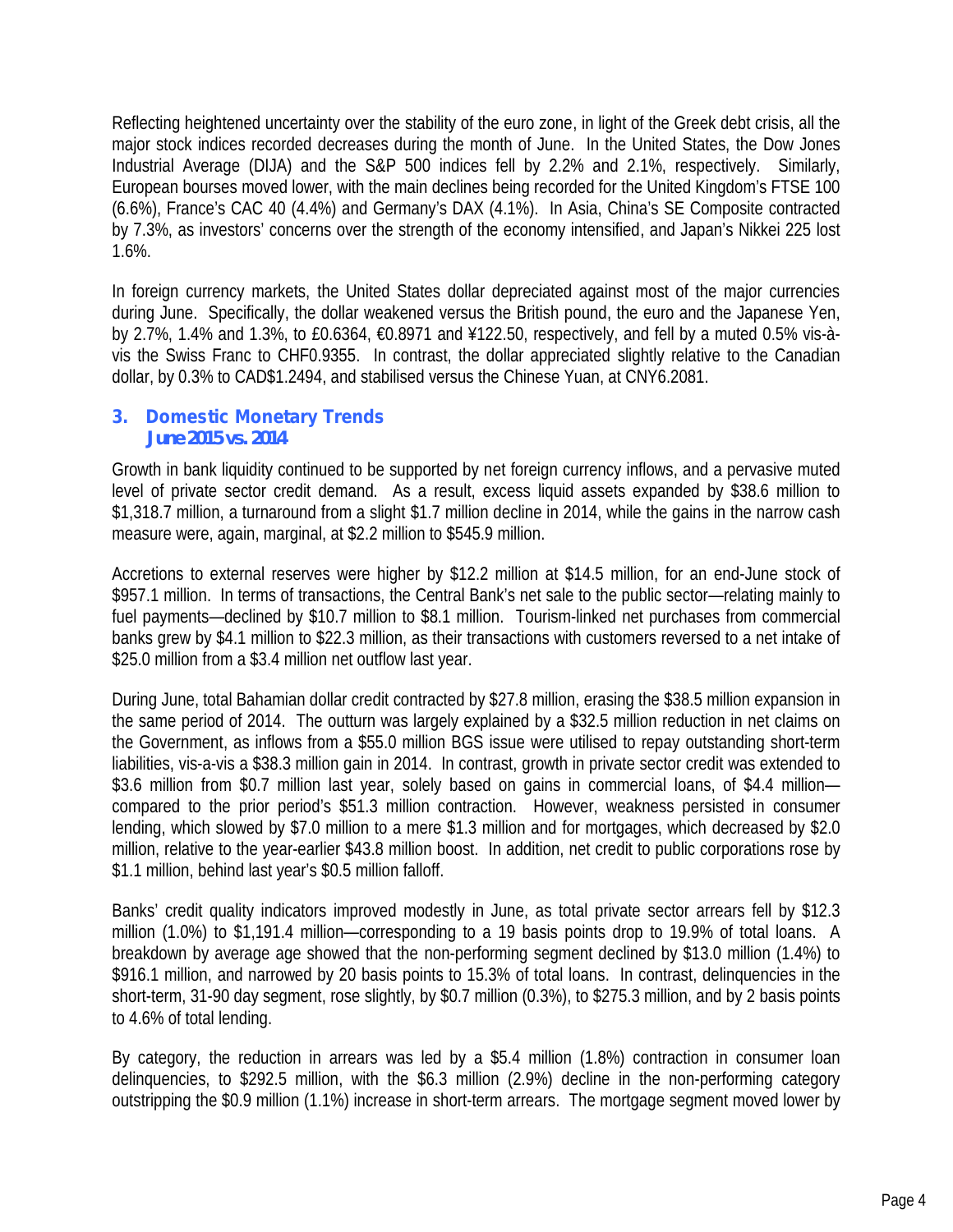\$3.1 million (0.5%) to \$657.9 million, attributed solely to a \$3.8 million (0.8%) reduction in non-accrual loans, which outpaced the \$0.8 million (0.5%) rise in the 31-90 day component. Commercial arrears also fell, by \$3.8 million (1.5%), to \$241.0 million—explained by decreases in both the short-term and over 90 days categories, by \$0.9 million (2.1%) and \$2.8 million (1.4%), respectively.

Banks set aside an additional \$0.6 million (0.1%) in loan loss provisions, bringing the total to \$502.0 million at end-June. Consequently, the respective ratios of total provisions to arrears and non-performing loans increased, by 48 and 83 basis points, to 42.1% and 54.8%. In addition, write-offs totalled an estimated \$12.7 million in bad debts and recoveries were \$2.0 million.

Total domestic foreign currency credit expanded by \$7.6 million, reversing the previous period's \$3.0 million contraction. In particular, credit to the private sector firmed by \$9.8 million, in contrast to a \$1.3 million decline a year ago, mainly associated with growth in commercial and "other" loans. Claims on the Government were unchanged, after a modest gain of \$0.5 million in 2014, while the reduction in credit to the public corporations slowed marginally to \$2.1 million.

Total Bahamian dollar deposits contracted by \$39.0 million, exceeding 2014's \$20.4 million retrenchment. This outturn reflected a fall in fixed balances, by \$12.9 million, vis-à-vis the prior year's growth of \$3.5 million, while the decrease in demand deposits more than doubled to \$19.4 million. However, in a modest offset, the decline in savings deposits was approximately halved to \$6.7 million.

In interest rate developments, the weighted average deposit rate at banks firmed by 5 basis points to 1.46%, with the highest rate of 5.00% offered on fixed balances of over 12 months. The corresponding loan rate rose by 31 basis points to 12.60%.

#### *January – June 2015 vs. 2014*

During the first half of the year, accretions to both liquidity and external reserves slowed in comparison to the prior period, when they were boosted by net proceeds from the Government's US\$300 million bond issue. Gains in both excess liquid assets and excess reserves, therefore tapered, by \$77.4 million and \$165.9 million, to \$176.8 million and \$52.6 million, respectively.

Growth in external reserves slackened to \$170.4 million from \$265.7 million in 2014, as the Bank's net foreign currency purchase was lower at \$168.1 million from \$257.3 million. In the underlying transactions, the net sale to the public sector surged by \$134.4 million to \$142.6 million. However, in a modest offset, the net purchase from commercial banks grew by \$45.2 million to \$310.7 million, benefitting from an increase in their net intake from customers, of \$33.6 million to \$293.6 million.

Bahamian dollar credit fell by \$62.6 million over the review period, in line with the \$64.6 million decline in 2014. Indicative of the persistent softness in consumer demand, the reduction in private sector credit was extended by \$13.3 million to \$47.4 million. Following last year's upturn of \$8.6 million, consumer credit weakened by \$12.1 million, and mortgages and commercial loans declined further, by \$29.3 million and \$6.1 million, after contractions of \$7.7 million and \$35.0 million in the prior year. Banks' net claim on the Government was reduced by \$17.4 million, compared with a lower \$4.7 million in 2014. In contrast, credit to the public sector increased by \$2.2 million, vis-a-vis a \$25.8 million repayment a year ago.

Banks' credit quality indicators improved over the six-month period, reflecting broad-based declines across all categories. Total private sector loan arrears contracted by \$102.0 million (7.9%) to \$1,191.4 million, and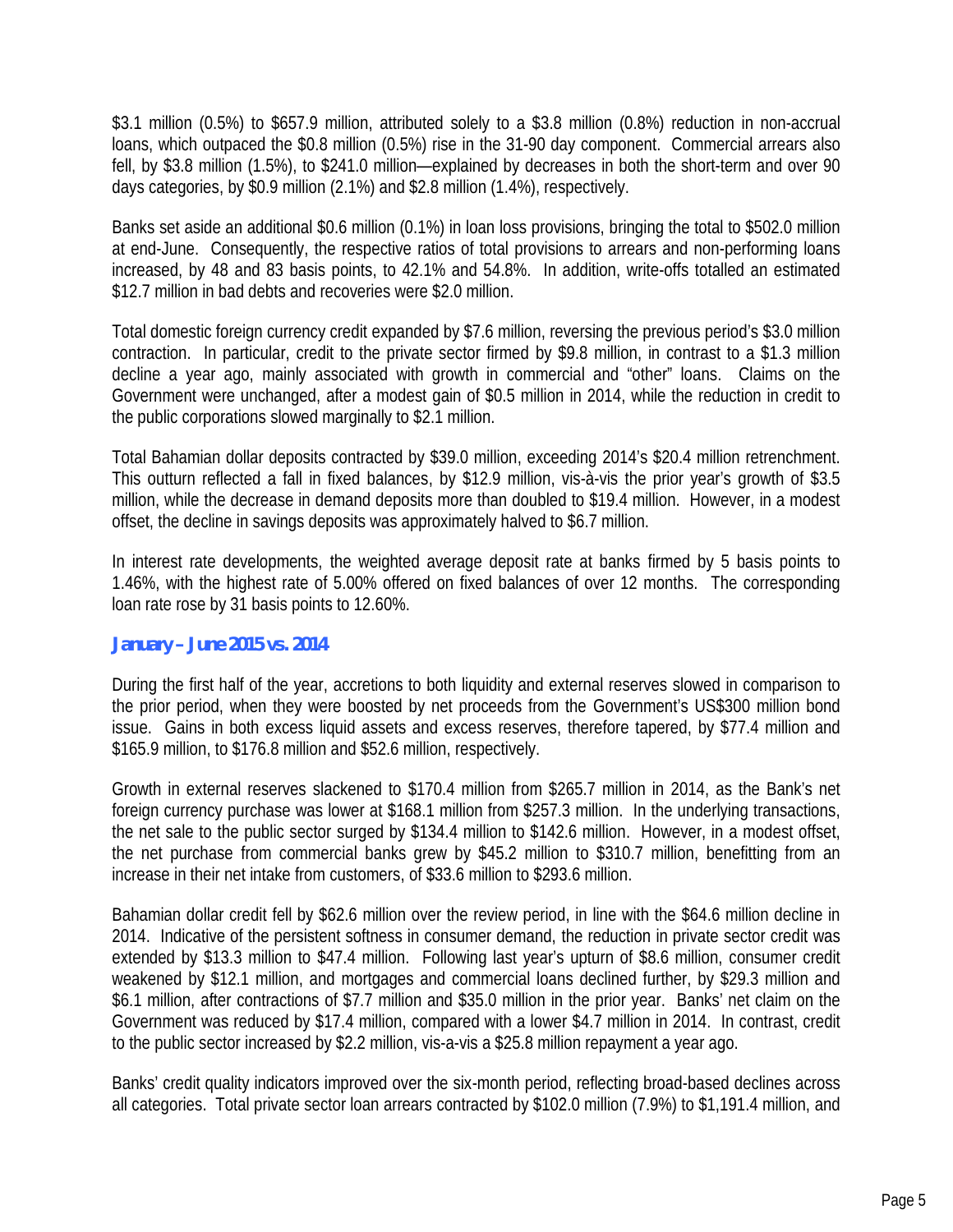by 1.5 percentage points to 19.9% of total loans. In terms of the average age, the non-performing component moved lower by \$62.1 million (6.4%) to \$916.1 million, resulting in a 91 basis point reduction to 15.3% of total loans. Similarly, 31-90 day delinquencies fell by \$39.9 million (12.7%) to \$275.3 million, with the corresponding loan ratio narrowing by 63 basis points to 4.6%.

A breakdown of the components showed that the falloff in total arrears was mainly attributed to a \$40.4 million (5.8%) contraction in the dominant mortgage segment, to \$657.9 million, as both the short-term and non-performing categories decreased by \$24.1 million (14.0%) and \$16.3 million (3.1%), respectively. Additionally, the consumer component was lower by \$40.0 million (12.0%) at \$292.5 million, due to respective declines in non-accrual loans and 31-90 day delinquencies, of \$22.6 million (9.8%) and \$17.4 million (17.1%). Commercial arrears also contracted, by \$21.7 million (8.2%), as a \$23.2 million falloff in arrears exceeding 90 days eclipsed the \$1.5 million (3.6%) rise in the short-term segment.

Despite significant loan write-downs, banks' total provisions for loan losses were marginally higher by \$0.8 million (0.2%) over the six-month period, at \$502.0 million. As a result, the ratios of total provisions to both arrears and non-performing loans rose, by 3.4 and 3.6 percentage points, to 42.1% and 54.8%, respectively. Loan write-offs reached an estimated \$65.4 million and recoveries approximated \$13.6 million.

Total domestic foreign currency credit grew by \$0.7 million, vis-à-vis a sharp \$94.3 million falloff in 2014. Underlying this development, net claims on the Government expanded by \$5.7 million, relative to a \$59.4 million reduction last year, when a short-term bridging facility was repaid. Meanwhile, credit to public corporations increased by \$11.1 million, compared to an \$8.6 million decline in 2014, to contrast with an extended falloff in private sector credit of \$16.1 million, following last year's \$26.7 million reduction.

Accretions to total Bahamian dollar deposits slackened by \$83.6 million to \$61.8 million, due primarily to a drawdown in fixed deposits of \$112.3 million—a turnaround from a \$7.1 million rise last year. In contrast, the growth in savings and demand balances strengthened, by \$29.5 million and \$6.2 million, to \$61.8 million and \$112.4 million, respectively.

#### *4. Outlook and Policy Implications*

The pace of domestic economic activity is expected to remain relatively modest over the remaining months of 2015, supported by steady improvements in the high value-added stopover segment of the tourism market, and ongoing foreign investment projects. The ongoing delays surrounding the completion of the multi-billion dollar Baha Mar resort will lower near-term estimates for economic growth, and constrain improvements in employment conditions. Meanwhile, inflationary pressures are anticipated to moderate, as the initial impact of the VAT tapers and international oil prices remain relatively low.

On the fiscal front, the improvement in the overall deficit during the third quarter of FY2014/15 is poised to be maintained over the near-term, consequent on the positive impact of VAT on tax revenues, and announced efforts geared towards strengthening tax administration, should serve to enhance overall revenue performance. The outcome is an expected gradual reduction in the debt indicators.

In monetary developments, liquidity levels are anticipated to remain elevated, reflecting banks' conservative lending stance and persistent weakness in private sector credit—as households continue to deleverage. However, the banking sector's favourable capital position continues to mitigate any financial stability concerns. External reserves, which recorded notable gains in the first half of the year, are projected to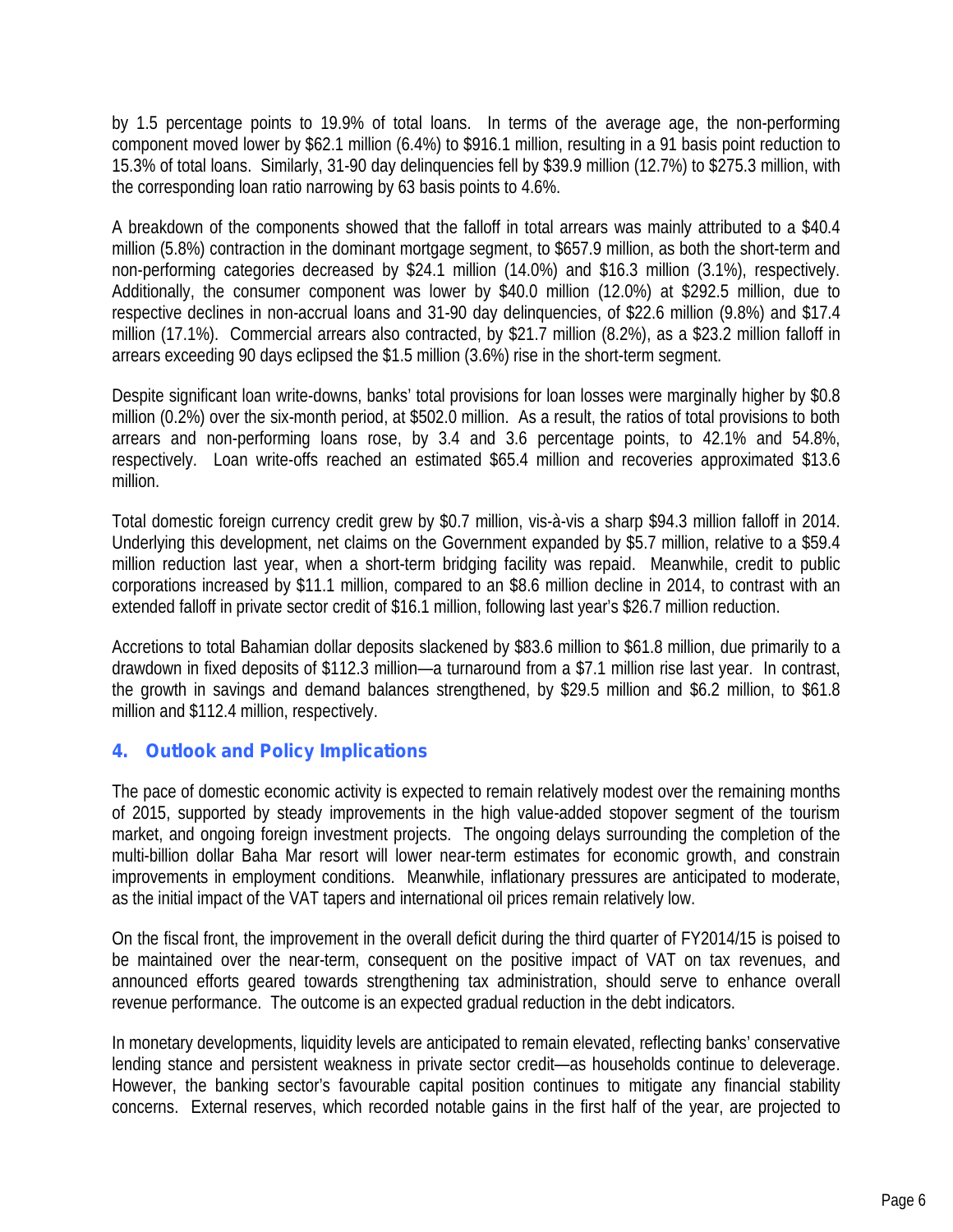decline over the remaining months, due to the seasonal increase in import demand, but are forecasted to stay in line with international benchmarks.

In this environment, the Central Bank will continue to monitor both domestic and international economic conditions, to assess the need for any changes in monetary policy in the near term.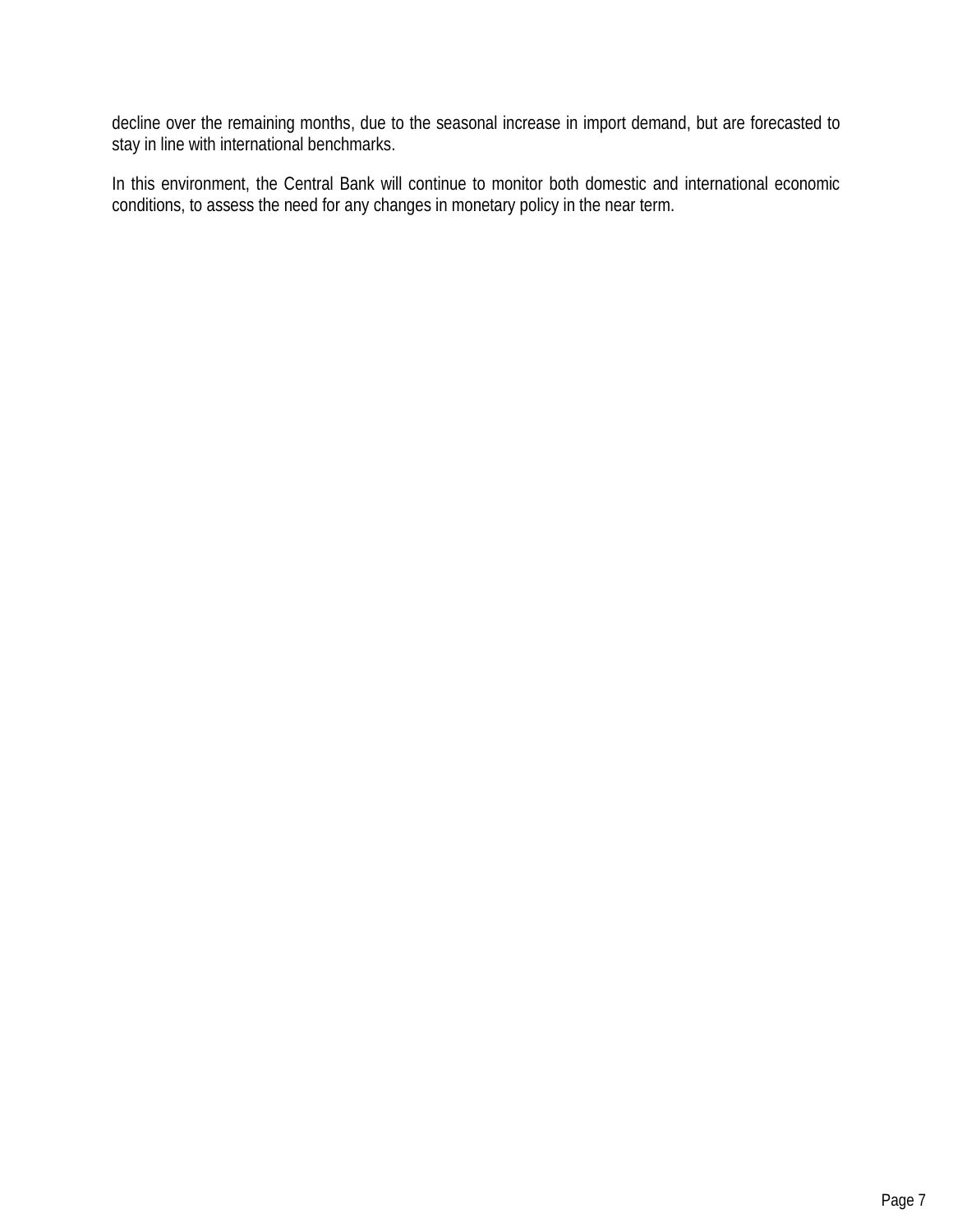# Recent Monetary and Credit Statistics

(B\$ Millions)

|                                                                            |                        |                        |                        | <b>JUNE</b>            |                        |                        |
|----------------------------------------------------------------------------|------------------------|------------------------|------------------------|------------------------|------------------------|------------------------|
|                                                                            |                        | <b>Value</b>           |                        | Change                 |                        | <b>Change YTD</b>      |
|                                                                            | 2014                   | 2015                   | 2014                   | 2015                   | 2014                   | 2015                   |
| <b>1.0 LIQUIDITY &amp; FOREIGN ASSETS</b>                                  | 620.22                 | 545.88                 | 1.23                   |                        | 218.51                 |                        |
| 1.1 Excess Reserves<br>1.2 Excess Liquid Assets                            | 1,339.07               | 1,318.70               | $-1.65$                | 2.15<br>38.57          | 254.17                 | 52.61<br>176.81        |
| 1.3 External Reserves                                                      | 1,005.42               | 957.13                 | 2.22                   | 14.46                  | 265.65                 | 170.37                 |
| 1.4 Bank's Net Foreign Assets                                              | $-556.50$              | $-399.40$              | $-32.47$               | 20.41                  | 130.51                 | 34.58                  |
| 1.5 Usable Reserves                                                        | 434.20                 | 416.80                 | 0.71                   | 11.67                  | 187.84                 | 156.68                 |
|                                                                            |                        |                        |                        |                        |                        |                        |
| <b>2.0 DOMESTIC CREDIT</b><br>2.1 Private Sector                           |                        | 6,289.49               | $-0.54$                | 13.38                  | $-60.80$               | $-63.47$               |
| a. B\$ Credit                                                              | 6,468.40<br>6,110.48   | 5,982.45               | 0.74                   | 3.61                   | $-34.14$               | $-47.40$               |
| of which: Consumer Credit                                                  | 2,120.53               | 2,138.58               | 8.26                   | 1.27                   | 8.55                   | $-12.08$               |
| Mortgages                                                                  | 3,143.21               | 3,069.80               | 43.76                  | $-2.03$                | $-7.71$                | $-29.26$               |
| Commercial and Other Loans B\$                                             | 846.75                 | 774.06                 | $-51.28$               | 4.37                   | $-34.98$               | $-6.06$                |
| b. F/C Credit                                                              | 357.91                 | 307.05                 | $-1.28$                | 9.77                   | $-26.66$               | $-16.07$               |
| of which: Mortgages                                                        | 132.23                 | 102.48                 | $-2.75$                | $-0.62$                | $-10.02$               | 0.27                   |
| Commercial and Other Loans F/C                                             | 225.68                 | 204.56                 | 1.47                   | 10.39                  | $-16.64$               | $-16.33$               |
| 2.2 Central Government (net)                                               | 1,897.37               | 2,019.57               | 38.82                  | $-32.57$               | $-64.09$               | $-11.69$               |
| a. B\$ Loans & Securities                                                  | 2,012.31               | 2,277.73               | 18.61                  | $-27.33$               | $-11.86$               | 4.75                   |
| Less Deposits                                                              | 178.89                 | 256.69                 | $-19.68$               | 5.21                   | $-7.15$                | 22.14                  |
| b. F/C Loans & Securities                                                  | 66.00<br>2.05          | 0.00<br>1.46           | 0.00<br>$-0.52$        | 0.00<br>0.03           | $-59.00$<br>0.38       | 0.00<br>$-5.70$        |
| Less Deposits<br>2.3 Rest of Public Sector                                 | 366.06                 | 334.12                 | $-2.80$                | $-1.00$                | $-34.33$               | 13.35                  |
| a. B\$ Credit                                                              | 100.84                 | 99.45                  | $-0.52$                | 1.14                   | $-25.75$               | 2.23                   |
| b. F/C Credit                                                              | 265.23                 | 234.67                 | $-2.28$                | $-2.14$                | $-8.59$                | 11.12                  |
| 2.4 Total Domestic Credit                                                  | 8,733.31               | 8,643.21               | 35.51                  | $-20.17$               | $-158.93$              | $-61.83$               |
| a. B\$ Domestic Credit                                                     | 8,044.74               | 8,102.93               | 38.51                  | $-27.79$               | $-64.59$               | $-62.57$               |
| b. F/C Domestic Credit                                                     | 688.57                 | 540.27                 | $-3.01$                | 7.61                   | $-94.34$               | 0.74                   |
|                                                                            |                        |                        |                        |                        |                        |                        |
| <b>3.0 DEPOSIT BASE</b><br>3.1 Demand Deposits                             | 1,540.85               | 1,891.24               | $-11.42$               | $-19.38$               | 106.13                 | 112.37                 |
| a. Central Bank                                                            | 13.98                  | 18.36                  | $-1.91$                | 7.08                   | 5.57                   | $-5.20$                |
| b. Banks                                                                   | 1,526.87               | 1,872.88               | $-9.52$                | $-26.46$               | 100.56                 | 117.58                 |
| 3.2 Savings Deposits                                                       | 1,143.50               | 1,129.57               | $-12.48$               | $-6.73$                | 32.21                  | 61.75                  |
| 3.3 Fixed Deposits                                                         | 3,325.84               | 3,026.80               | 3.47                   | $-12.85$               | 7.07                   | -112.28                |
| 3.4 Total B\$ Deposits                                                     | 6,010.19               | 6,047.60               | $-20.44$               | $-38.97$               | 145.42                 | 61.84                  |
| 3.5 F/C Deposits of Residents                                              | 281.96                 | 246.53                 | $-24.58$               | $-11.29$               | 30.98                  | 4.48                   |
| 3.6 M <sub>2</sub>                                                         | 6,218.26               | 6,272.34               | $-23.35$               | $-43.37$               | 140.58                 | 55.15                  |
| 3.7 External Reserves/M2 (%)                                               | 16.17                  | 15.26                  | 0.10                   | 0.33                   | 4.00                   | 2.60                   |
| 3.8 Reserves/Base Money (%)<br>3.9 External Reserves/Demand Liabilites (%) | 92.63<br>88.01         | 92.74<br>88.57         | 0.02<br>$-0.04$        | 1.34<br>0.88           | 12.65<br>13.04         | 12.55<br>13.87         |
|                                                                            |                        | <b>Value</b>           |                        | <b>Year to Date</b>    |                        | <b>Change</b>          |
|                                                                            | 2014                   | 2015                   | 2014                   | 2015                   | <b>Month</b>           | <b>YTD</b>             |
| <b>4.0 FOREIGN EXCHANGE TRANSACTIONS</b>                                   |                        |                        |                        |                        |                        |                        |
| 4.1 Central Bank Net Purchase/(Sale)                                       | $-0.50$<br>18.23       | 14.24<br>22.29         | 257.31<br>265.53       | 168.12<br>310.69       | 14.73<br>4.06          | $-89.19$<br>45.16      |
| a. Net Purchase/(Sale) from/to Banks<br>i. Sales to Banks                  | 32.10                  | 7.00                   | 59.00                  | 26.10                  | $-25.10$               | $-32.90$               |
| ii. Purchases from Banks                                                   | 50.33                  | 29.29                  | 324.53                 | 336.79                 | $-21.04$               | 12.26                  |
| b. Net Purchase/(Sale) from/to Others                                      | $-18.73$               | $-8.06$                | $-8.23$                | $-142.57$              | 10.67                  | $-134.35$              |
| i. Sales to Others                                                         | 60.43                  | 52.97                  | 470.44                 | 363.92                 | $-7.46$                | $-106.53$              |
| ii. Purchases from Others                                                  | 41.70                  | 44.91                  | 462.22                 | 221.34                 | 3.21                   | $-240.87$              |
| 4.2 Banks Net Purchase/(Sale)                                              | $-3.44$                | 25.00                  | 260.04                 | 293.64                 | 28.44                  | 33.60                  |
| a. Sales to Customers                                                      | 408.32                 | 414.38                 | 1,796.75               | 2,023.49               | 6.06                   | 226.74                 |
| b. Purchases from Customers                                                | 404.88                 | 439.38                 | 2,056.79               | 2,317.13               | 34.50                  | 260.34                 |
| 4.3 B\$ Position (change)                                                  | $-0.33$                | $-10.28$               |                        |                        |                        |                        |
| <b>5.0 EXCHANGE CONTROL SALES</b>                                          |                        |                        |                        |                        |                        |                        |
| <b>5.1 Current Items</b>                                                   | <b>ND</b>              | <b>ND</b>              | <b>ND</b>              | <b>ND</b>              | <b>ND</b>              | <b>ND</b>              |
| of which Public Sector                                                     | <b>ND</b>              | <b>ND</b>              | <b>ND</b>              | <b>ND</b>              | <b>ND</b>              | <b>ND</b>              |
| a. Nonoil Imports                                                          | <b>ND</b>              | <b>ND</b>              | <b>ND</b>              | <b>ND</b>              | <b>ND</b>              | <b>ND</b>              |
| b. Oil Imports                                                             | <b>ND</b>              | <b>ND</b>              | <b>ND</b>              | <b>ND</b>              | <b>ND</b>              | <b>ND</b>              |
| c. Travel                                                                  | <b>ND</b>              | <b>ND</b>              | <b>ND</b>              | <b>ND</b>              | <b>ND</b>              | <b>ND</b>              |
| d. Factor Income<br>e. Transfers                                           | <b>ND</b>              | <b>ND</b>              | <b>ND</b>              | <b>ND</b>              | <b>ND</b>              | <b>ND</b>              |
| f. Other Current Items                                                     | <b>ND</b><br><b>ND</b> | <b>ND</b><br><b>ND</b> | <b>ND</b><br><b>ND</b> | <b>ND</b><br><b>ND</b> | <b>ND</b><br><b>ND</b> | <b>ND</b><br><b>ND</b> |
| 5.2 Capital Items                                                          | <b>ND</b>              | <b>ND</b>              | <b>ND</b>              | <b>ND</b>              | <b>ND</b>              | <b>ND</b>              |
| of which Public Sector                                                     | <b>ND</b>              | <b>ND</b>              | <b>ND</b>              | <b>ND</b>              | <b>ND</b>              | <b>ND</b>              |
| <b>5.3 Bank Remittances</b>                                                | <b>ND</b>              | <b>ND</b>              | <b>ND</b>              | <b>ND</b>              | <b>ND</b>              | <b>ND</b>              |

 Sources: Research Department Weekly Brief Database and Banking Brief for the weeks ending:JULY 02, 2014 and JULY 01, 2015 Exchange Control Sales figures are as at month end.

Notes: 1.0, 2.0 and 3.0 YTD change reflects change of current month over previous year end; for 4.0 and 5.0 change is over corresponding period of previous year.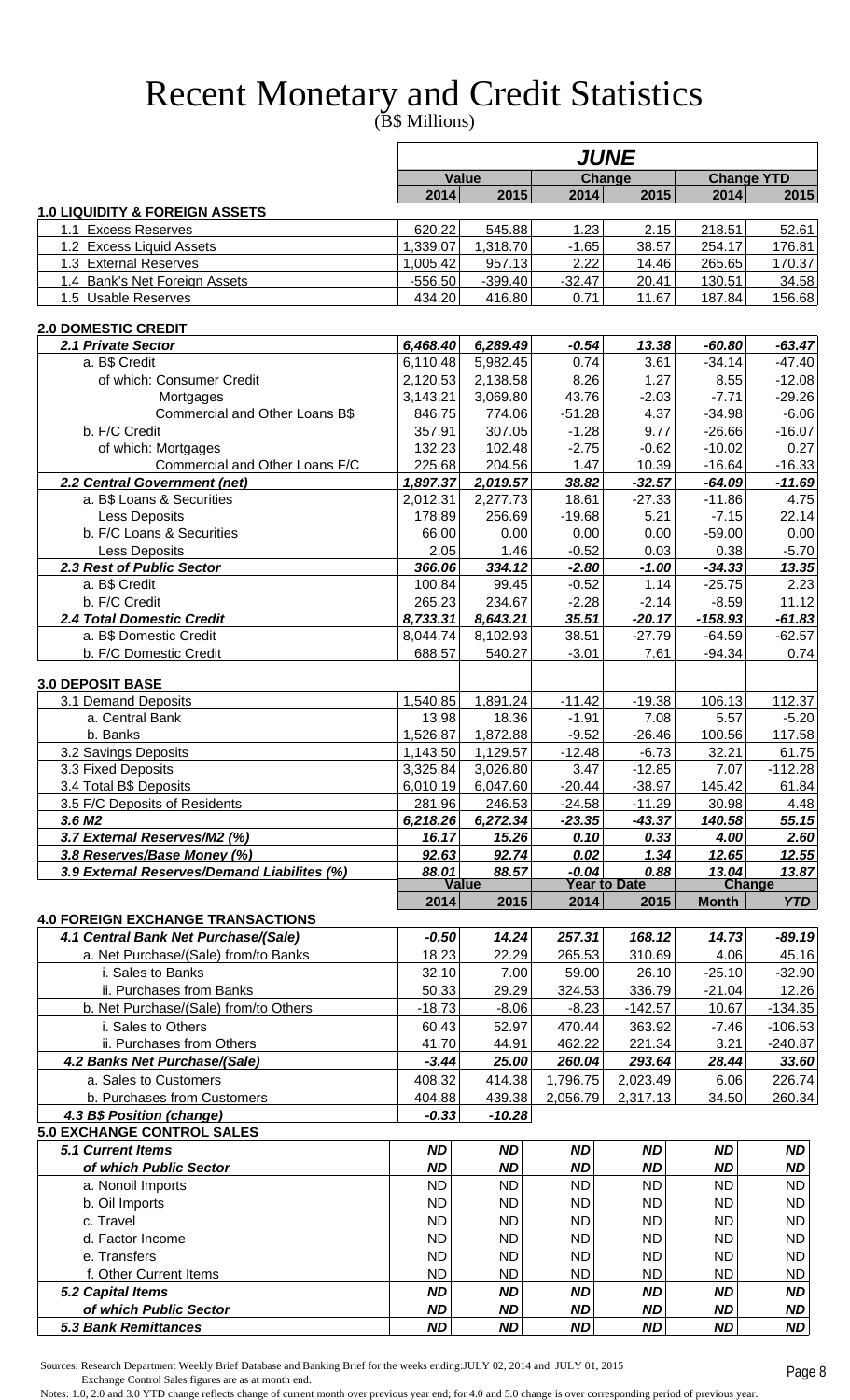#### SELECTED MONEY AND CREDIT INDICATORS (B\$ Millions)

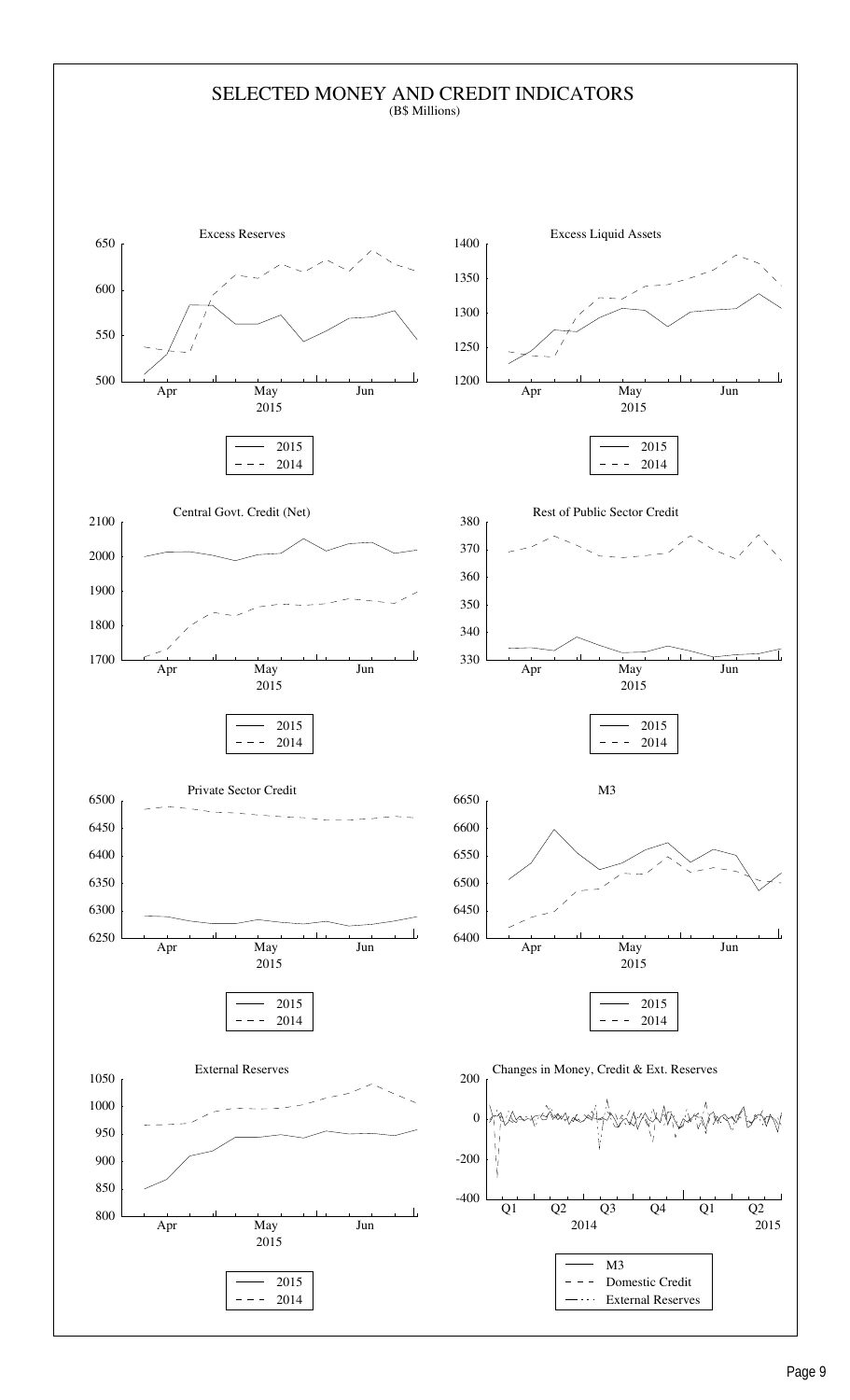|                      | <b>Real GDP</b> |      |      | <b>Inflation Rate</b> |      | <b>Unemployment</b> |
|----------------------|-----------------|------|------|-----------------------|------|---------------------|
|                      | 2014            | 2015 | 2014 | 2015                  | 2014 | 2015                |
| Bahamas              | 1.3             | 2.3  | 1.2  | 2.3                   | 14.3 | N/A                 |
| <b>United States</b> | 2.4             | 3.1  | 1.6  | 0.1                   | 6.2  | 5.5                 |
| Euro-Area            | 0.9             | 1.5  | 0.4  | 0.1                   | 11.6 | 11.1                |
| Germany              | 1.6             | 1.6  | 0.8  | 0.2                   | 5.0  | 4.9                 |
| Japan                | $-0.1$          | 1.0  | 2.7  | 1.0                   | 3.6  | 3.7                 |
| China                | 7.4             | 6.8  | 2.0  | 1.2                   | 4.1  | 4.1                 |
| United Kingdom       | 2.6             | 2.7  | 1.5  | 0.1                   | 6.2  | 5.4                 |
| Canada               | 2.5             | 2.2  | 1.9  | 0.9                   | 6.9  | 7.0                 |

<u> 1980 - Johann Stoff, deutscher Stoffen und der Stoffen und der Stoffen und der Stoffen und der Stoffen und de</u>

#### **Selected International Statistics**

|                  |                     | B: Official Interest Rates - Selected Countries (%) |                                  |                                       |                                  |
|------------------|---------------------|-----------------------------------------------------|----------------------------------|---------------------------------------|----------------------------------|
| With effect      | <b>CBOB</b>         | ECB (EU)                                            | <b>Federal Reserve (US)</b>      |                                       | <b>Bank of</b><br><b>England</b> |
| from             | <b>Bank</b><br>Rate | Refinancing<br>Rate                                 | Primary<br><b>Credit</b><br>Rate | <b>Target</b><br><b>Funds</b><br>Rate | <b>Repo Rate</b>                 |
| June 2013        | 4.50                | 0.50                                                | 0.75                             | $0 - 0.25$                            | 0.50                             |
| <b>July 2013</b> | 4.50                | 0.50                                                | 0.75                             | $0 - 0.25$                            | 0.50                             |
| August 2013      | 4.50                | 0.50                                                | 0.75                             | $0 - 0.25$                            | 0.50                             |
| September 2013   | 4.50                | 0.50                                                | 0.75                             | $0 - 0.25$                            | 0.50                             |
| October 2013     | 4.50                | 0.50                                                | 0.75                             | $0 - 0.25$                            | 0.50                             |
| November 2013    | 4.50                | 0.25                                                | 0.75                             | $0 - 0.25$                            | 0.50                             |
| December 2013    | 4.50                | 0.25                                                | 0.75                             | $0 - 0.25$                            | 0.50                             |
| January 2014     | 4.50                | 0.25                                                | 0.75                             | $0 - 0.25$                            | 0.50                             |
| February 2014    | 4.50                | 0.25                                                | 0.75                             | $0 - 0.25$                            | 0.50                             |
| March 2014       | 4.50                | 0.25                                                | 0.75                             | $0 - 0.25$                            | 0.50                             |
| April 2014       | 4.50                | 0.25                                                | 0.75                             | $0 - 0.25$                            | 0.50                             |
| May 2014         | 4.50                | 0.25                                                | 0.75                             | $0 - 0.25$                            | 0.50                             |
| June 2014        | 4.50                | 0.15                                                | 0.75                             | $0 - 0.25$                            | 0.50                             |
| <b>July 2014</b> | 4.50                | 0.15                                                | 0.75                             | $0 - 0.25$                            | 0.50                             |
| August 2014      | 4.50                | 0.15                                                | 0.75                             | $0 - 0.25$                            | 0.50                             |
| September 2014   | 4.50                | 0.05                                                | 0.75                             | $0 - 0.25$                            | 0.50                             |
| October 2014     | 4.50                | 0.05                                                | 0.75                             | $0 - 0.25$                            | 0.50                             |
| November 2014    | 4.50                | 0.05                                                | 0.75                             | $0 - 0.25$                            | 0.50                             |
| December 2014    | 4.50                | 0.05                                                | 0.75                             | $0 - 0.25$                            | 0.50                             |
| January 2015     | 4.50                | 0.05                                                | 0.75                             | $0 - 0.25$                            | 0.50                             |
| February 2015    | 4.50                | 0.05                                                | 0.75                             | $0 - 0.25$                            | 0.50                             |
| March 2015       | 4.50                | 0.05                                                | 0.75                             | $0 - 0.25$                            | 0.50                             |
| April 2015       | 4.50                | 0.05                                                | 0.75                             | $0 - 0.25$                            | 0.50                             |
| May 2015         | 4.50                | 0.05                                                | 0.75                             | $0 - 0.25$                            | 0.50                             |
| June 2015        | 4.50                | 0.05                                                | 0.75                             | $0 - 0.25$                            | 0.50                             |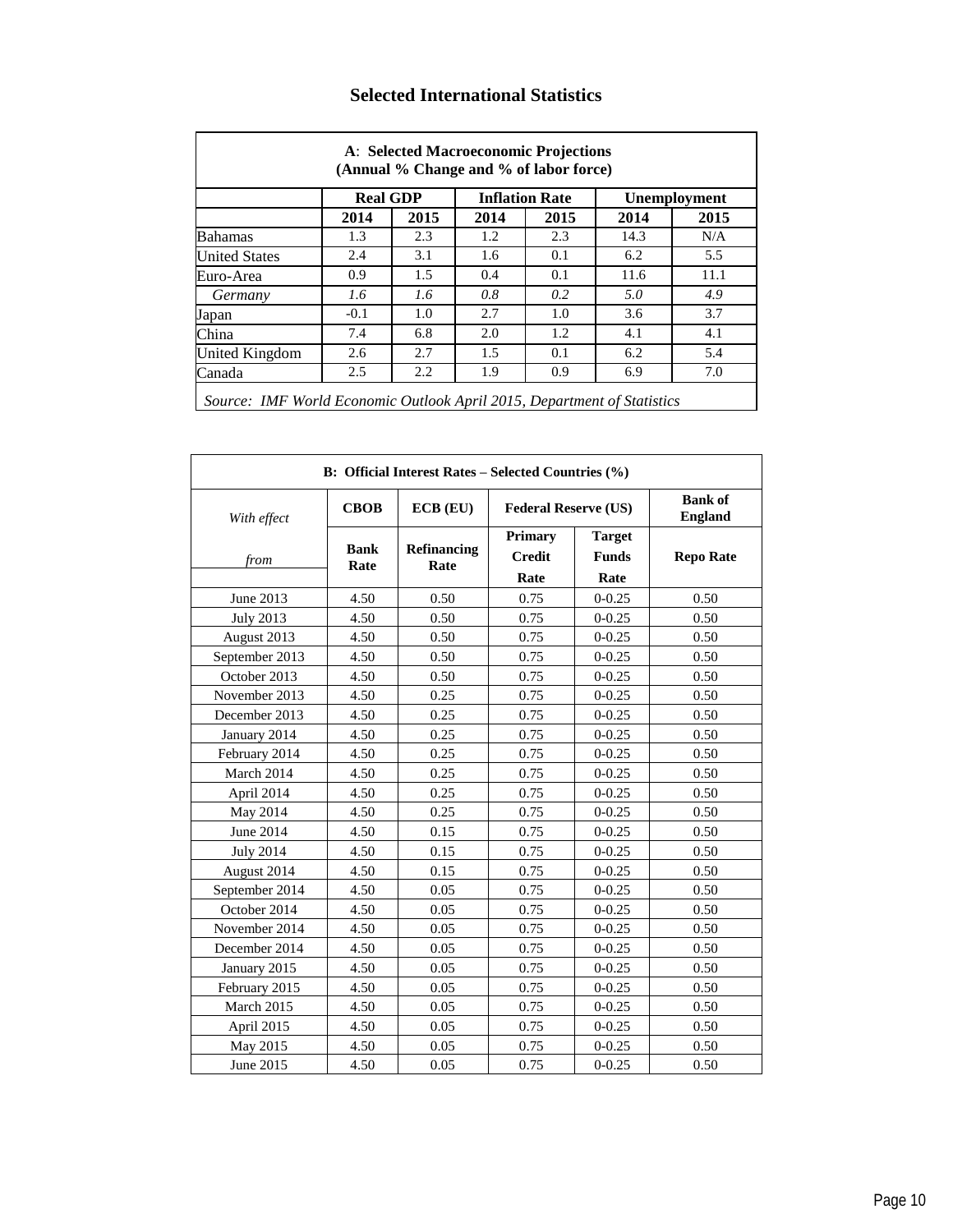#### **Selected International Statistics**

|                                       |             |          | C. Selected Currencies<br>(Per United States Dollars) |                          |                        |                            |
|---------------------------------------|-------------|----------|-------------------------------------------------------|--------------------------|------------------------|----------------------------|
| Currency                              | June-<br>14 | $May-15$ | June-15                                               | Mthly %<br><b>Change</b> | YTD %<br><b>Change</b> | $12-Mth%$<br><b>Change</b> |
| Euro                                  | 0.7304      | 0.9102   | 0.8971                                                | $-1.44$                  | 8.53                   | 22.83                      |
| Yen                                   | 101.33      | 124.14   | 122.50                                                | $-1.32$                  | 2.36                   | 20.89                      |
| Pound                                 | 0.5845      | 0.6540   | 0.6364                                                | $-2.70$                  | $-0.87$                | 8.88                       |
| Canadian \$                           | 1.0671      | 1.2456   | 1.2494                                                | 0.31                     | 7.53                   | 17.08                      |
| Swiss Franc                           | 0.8868      | 0.9404   | 0.9355                                                | $-0.52$                  | $-5.92$                | 5.49                       |
| Renminbi                              | 6.2046      | 6.2004   | 6.2081                                                | 0.12                     | 0.05                   | 0.06                       |
| Source: Bloomberg as of June 30, 2015 |             |          |                                                       |                          |                        |                            |

|                  |                                       | D. Selected Commodity Prices (\$) |              |                          |                        |
|------------------|---------------------------------------|-----------------------------------|--------------|--------------------------|------------------------|
| <b>Commodity</b> | June<br>2014                          | May<br>2015                       | June<br>2015 | Mthly %<br><b>Change</b> | YTD %<br><b>Change</b> |
| Gold / Ounce     | 1327.33                               | 1190.55                           | 1172.42      | $-1.52$                  | $-1.01$                |
| Silver / Ounce   | 21.03                                 | 16.75                             | 15.74        | $-6.05$                  | 0.15                   |
| Oil / Barrel     | 113.50                                | 61.86                             | 61.18        | $-1.10$                  | 6.72                   |
|                  | Source: Bloomberg as of June 30, 2015 |                                   |              |                          |                        |

|                             |             |             |               | E. Equity Market Valuations – May 31, 2015 $(\%$ chg) |               |            |                      |           |
|-----------------------------|-------------|-------------|---------------|-------------------------------------------------------|---------------|------------|----------------------|-----------|
|                             | <b>BISX</b> | <b>DJIA</b> | $S\&P$<br>500 | <b>FTSE 100</b>                                       | <b>CAC 40</b> | <b>DAX</b> | <b>Nikkei</b><br>225 | <b>SE</b> |
| month                       | 1.53        | $-2.17$     | $-2.10$       | $-6.64$                                               | $-4.35$       | $-4.11$    | $-1.59$              | $-7.25$   |
| 3 month                     | 3.37        | $-0.88$     | $-0.23$       | $-3.72$                                               | $-4.84$       | $-8.53$    | 5.36                 | 14.12     |
| <b>YTD</b>                  | 4.28        | $-1.14$     | 0.20          | $-0.69$                                               | 12.11         | 11.62      | 15.96                | 32.23     |
| 12-month                    | 10.93       | 4.71        | 5.25          | $-3.31$                                               | 8.31          | 11.31      | 33.46                | 108.82    |
| Sources: Bloomberg and BISX |             |             |               |                                                       |               |            |                      |           |

|            |                                       | F: Short Term Deposit Rates in Selected Currencies (%) |            |
|------------|---------------------------------------|--------------------------------------------------------|------------|
|            | <b>USD</b>                            | <b>GBP</b>                                             | <b>EUR</b> |
| $\omega/n$ | 0.17                                  | 0.43                                                   | $-0.13$    |
| 1 Month    | 0.21                                  | 0.50                                                   | $-0.08$    |
| 3 Month    | 0.41                                  | 0.56                                                   | $-0.04$    |
| 6 Month    | 0.60                                  | 0.80                                                   | 0.02       |
| 9 Month    | 0.53                                  | 0.86                                                   | 0.08       |
| 1 year     | 0.78                                  | 1.02                                                   | 0.12       |
|            | Source: Bloomberg as of June 30, 2015 |                                                        |            |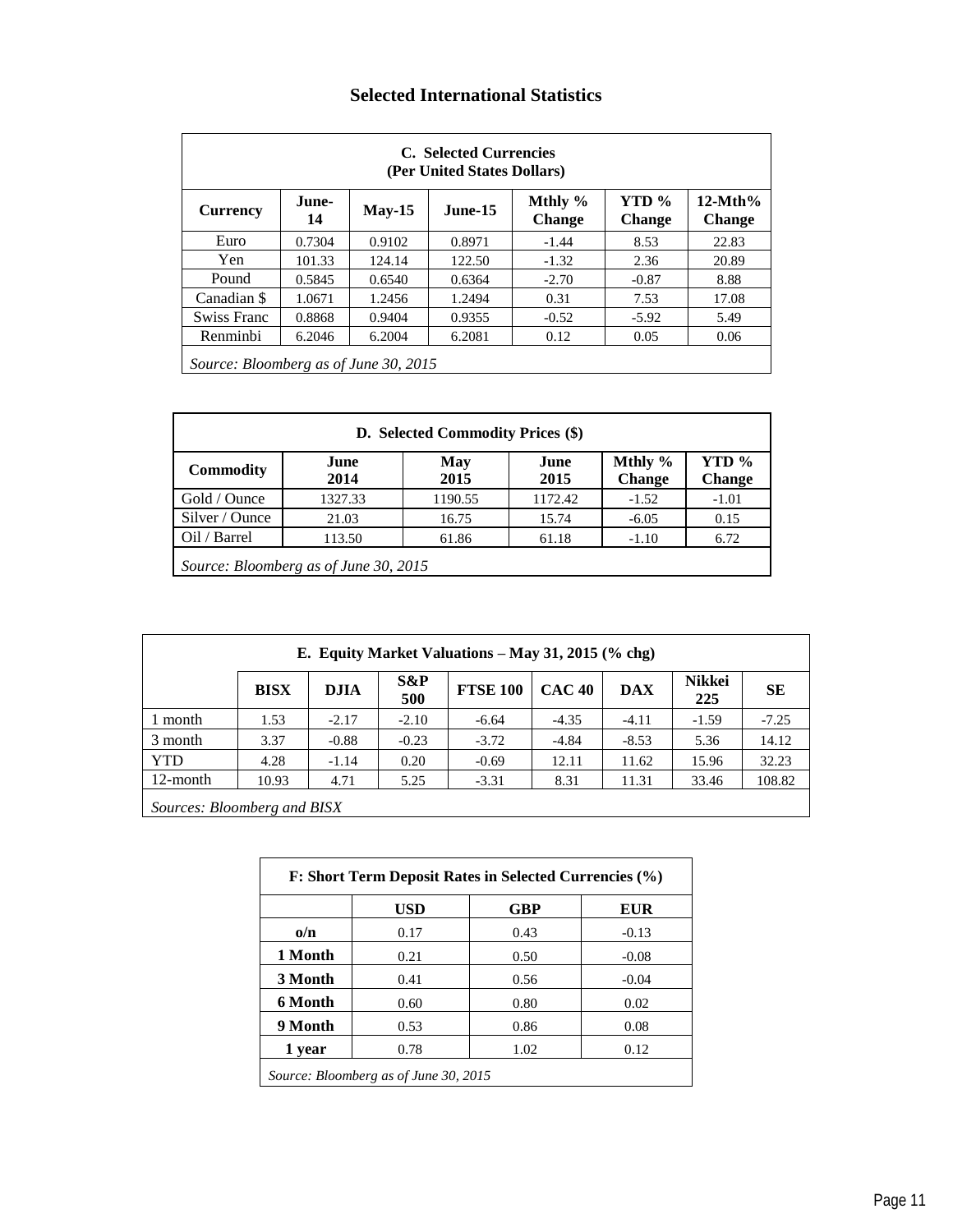SUMMARY ACCOUNTS OF THE CENTRAL BANK **SUMMARY ACCOUNTS OF THE CENTRAL BANK**

(B\$ Millions) **(B\$ Millions)**

|                                                        |                     |                |                   | VALUE          |                |                        |                |                |                |              |                | CHANGE         |              |                |                |              |
|--------------------------------------------------------|---------------------|----------------|-------------------|----------------|----------------|------------------------|----------------|----------------|----------------|--------------|----------------|----------------|--------------|----------------|----------------|--------------|
|                                                        | $\mathbf{May.}\,06$ | May. 13        | $\text{May. } 20$ | May. 27        | Jun. 03        | Jun. 10                | Jun. 17        | Jun. 24        | May. 06        | May. 13      | May. 20        | May. 27        | Jun. 03      | Jun. 10        | Jun. 17        | Jun. 24      |
|                                                        |                     |                |                   |                |                |                        |                |                |                |              |                |                |              |                |                |              |
| I. External Resrves                                    | 943.69              | 944.26         | 948.96            | 942.66         | 955.43         | 949.76                 | 951.52         | 947.01         | 24.21          | 0.57         | 4.70           | $-6.30$        | 12.77        | $-5.67$        | 1.75           | $-4.50$      |
| II. Net Domestic Assets $(A + B + C + D)$              | $\overline{a}$      | $\overline{a}$ | <b>Q</b>          | Q <sub>N</sub> | <b>C</b> N     | $\mathbb{Z}$           | $\mathbb{Z}$   | $\mathbb{Z}$   | $\mathbb{Z}$   | $\mathbb{Z}$ | $\overline{a}$ | $\mathbb{Z}$   | $\mathbb{Z}$ | $\overline{a}$ | $\overline{a}$ | <b>Q</b>     |
| A. Net Credit to Gov't( $i + ii + iii - iv$ )          | 407.26              | 406.56         | 403.65            | 402.98         | 400.25         | 401.82                 | 399.24         | 407.78         | $-45.08$       | $-0.69$      | $-2.91$        | $-0.68$        | $-2.72$      | 1.57           | $-2.58$        | 8.55         |
| i) Advances                                            | 134.66              | 134.66         | 134.66            | 134.66         | 134.66         | 134.66                 | 134.66         | 134.66         | 0.00           | 0.00         | 0.00           | 0.00           | 0.00         | 0.00           | 0.00           | 0.00         |
| ii) Registered Stock                                   | 268.33              | 268.20         | 267.99            | 267.93         | 267.97         | 267.82                 | 267.56         | 267.40         | $-0.46$        | $-0.14$      | $-0.20$        | $-0.06$        | 0.04         | $-0.15$        | $-0.27$        | $-0.16$      |
| iii) Treasury Bills                                    | 31.17               | 31.17          | 31.17             | 31.17          | 31.17          | 31.17                  | 31.17          | 31.17          | $-45.42$       | 0.00         | $0.00\,$       | 0.00           | 0.00         | $0.00\,$       | 0.00           | 0.00         |
| iv) Deposits                                           | 26.91               | 27.46          | 30.17             | 30.78          | 33.54          | 31.83                  | 34.15          | 25.44          | $-0.79$        | 0.55         | 2.71           | 0.61           | 2.76         | $-1.71$        | 2.32           | $-8.71$      |
|                                                        |                     |                |                   |                |                |                        |                |                |                |              |                |                |              |                |                |              |
| <b>B.</b> Rest of Public Sector (Net) $(i + ii - iii)$ | $-5.46$             | -11.50         | $-0.16$           | $-7.25$        | $-16.63$       | 15.92<br>7             | $-7.86$        | $-10.16$       | -1.15          | $-6.05$      | 11.34          | 7.09           | 9.38         | 0.71           | 8.06           | $-2.30$      |
| i) BDB Loans                                           | 4.15                | 4.15           | 4.03              | 4.03           | 4.03           | 4.03                   | 4.03           | 4.03           | 0.00           | 0.00         | $-0.13$        | 0.00           | 0.00         | $0.00\,$       | 0.00           | 0.00         |
| ii) BMC Bonds                                          | 0.00                | 0.00           | 0.00              | 0.00           | 0.00           | 0.00                   | 0.00           | 0.00           | $0.00\,$       | $0.00\,$     | 0.00           | 0.00           | 0.00         | $0.00\,$       | $0.00\,$       | $0.00\,$     |
| iii) Deposits                                          | 9.61                | 15.65          | 4.19              | 11.28          | 20.65          | 9.94                   | 11.88          | 14.18          | 1.15           | 6.05         | $-11.47$       | 7.09           | 9.38         | $-0.71$        | 8.06           | 2.30         |
|                                                        |                     |                |                   |                |                |                        |                |                |                |              |                |                |              |                |                |              |
| <b>C. Loans to/Deposits with Banks</b>                 | 0.00                | 0.00           | 0.00              | 0.00           | 0.00           | 0.00                   | 0.00           | 0.00           | 0.00           | 0.00         | 0.00           | 0.00           | 0.00         | 0.00           | 0.00           | 0.00         |
|                                                        |                     |                |                   |                |                |                        |                |                |                |              |                |                |              |                |                |              |
| D. Other Items (Net)*                                  | Q <sub>N</sub>      | Q <sub>N</sub> | <b>Q</b>          | $\overline{a}$ | $\overline{Q}$ | Q <sub>N</sub>         | $\overline{a}$ | $\overline{a}$ | $\overline{a}$ | $\mathbb{Z}$ | $\overline{M}$ | $\overline{a}$ | $\mathbb{Z}$ | $\overline{a}$ | Ø              | $\mathbb{Z}$ |
|                                                        |                     |                |                   |                |                |                        |                |                |                |              |                |                |              |                |                |              |
| <b>III.</b> Monetary Base                              | $\overline{M}$      | $\mathbb{Z}$   | $\mathbb{R}$      | Ø              | Ø              | $\overline{a}$         | $\mathbb{Z}$   | $\overline{a}$ | $\overline{a}$ | <b>Z</b>     | $\overline{a}$ | $\mathbb{Z}$   | <b>C</b> N   | $\overline{a}$ | $\overline{M}$ | <b>Q</b>     |
| A. Currency in Circulation                             | $\Xi$               | g              | g                 | g              | g              | $\Xi$                  | $\beta$        | $\Xi$          | $\Xi$          | $\Xi$        | $\Xi$          | g              | £            | g              | g              | g            |
| B. Bank Balances with CBOB                             | 699.46              | 694.06         | 708.14            | 689.10         | 686.85         | 92.13<br>$\mathcal{S}$ | 697.32         | 697.87         | $-23.68$       | $-5.40$      | 14.07          | $-19.04$       | $-2.25$      | 5.29           | 5.19           | 0.55         |

\* Includes capital, provisions and surplus account, fixed and other assets, and other demand liabilities of Bank \* Includes capital, provisions and surplus account, fixed and other assets, and other demand liabilities of Bank